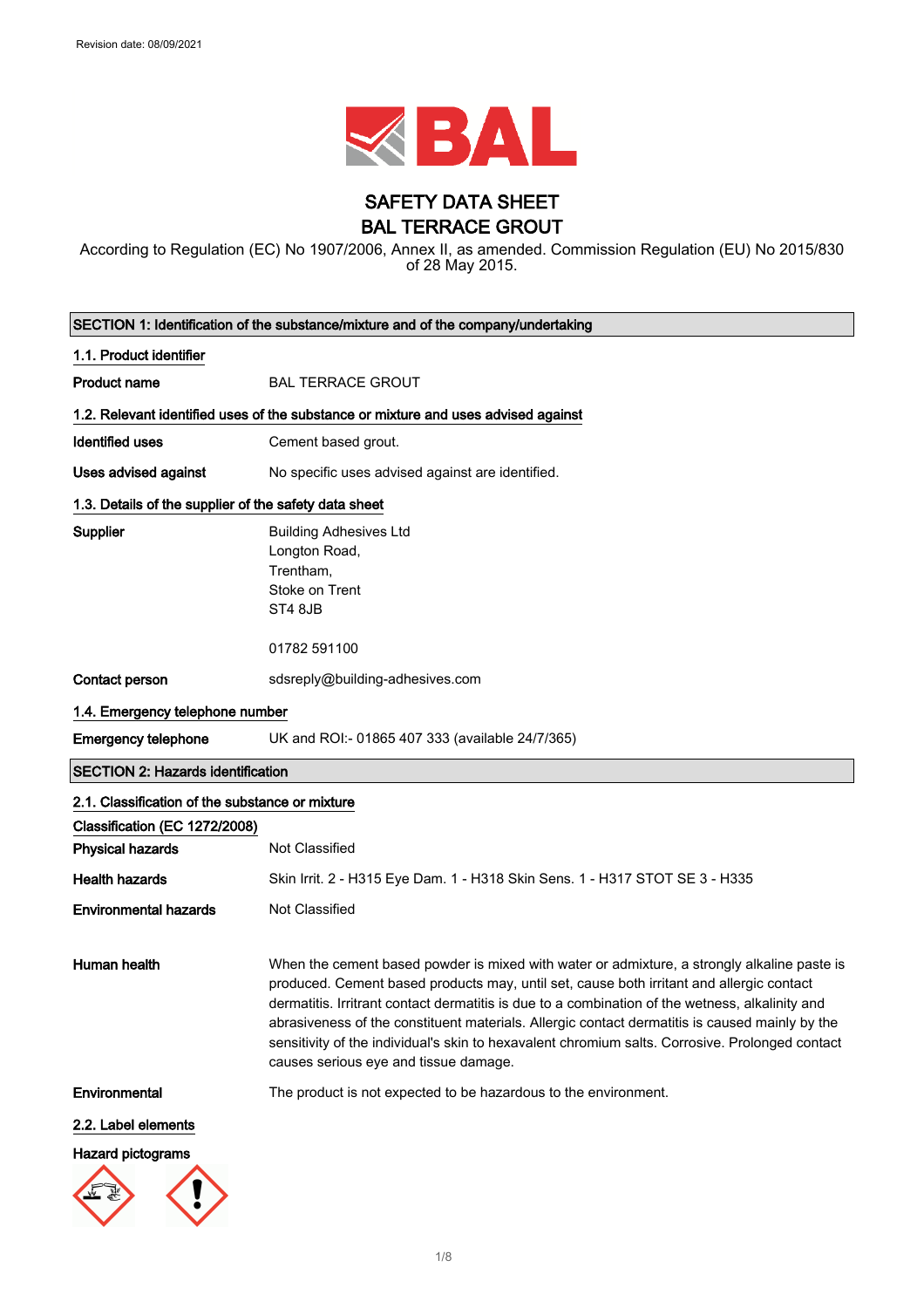| Signal word                     | Danger                                                                                                                                                                                                                                                                                                                                                                                                 |
|---------------------------------|--------------------------------------------------------------------------------------------------------------------------------------------------------------------------------------------------------------------------------------------------------------------------------------------------------------------------------------------------------------------------------------------------------|
| <b>Hazard statements</b>        | H315 Causes skin irritation.<br>H317 May cause an allergic skin reaction.<br>H318 Causes serious eye damage.<br>H335 May cause respiratory irritation.                                                                                                                                                                                                                                                 |
| <b>Precautionary statements</b> | P <sub>102</sub> Keep out of reach of children.<br>P261 Avoid breathing dust.<br>P280 Wear protective gloves/ protective clothing/ eye protection/ face protection.<br>P305+P351+P338 IF IN EYES: Rinse cautiously with water for several minutes. Remove<br>contact lenses, if present and easy to do. Continue rinsing.<br>P501 Dispose of contents/ container in accordance with local regulations. |
| Contains                        | ORDINARY PORTLAND CEMENT                                                                                                                                                                                                                                                                                                                                                                               |

### 2.3. Other hazards

This product does not contain any substances classified as PBT or vPvB.

### SECTION 3: Composition/information on ingredients

#### 3.2. Mixtures

| <b>ORDINARY PORTLAND CEMENT</b>                                                                                  |                      | 30-60% |
|------------------------------------------------------------------------------------------------------------------|----------------------|--------|
| CAS number: 65997-15-1                                                                                           | EC number: 266-043-4 |        |
| Classification<br>Skin Irrit. 2 - H315<br>Eye Dam. 1 - H318<br>Skin Sens. 1 - H317<br>STOT SE 3 - H335           |                      |        |
| <b>CALCIUM FORMATE</b>                                                                                           |                      | 1%     |
| CAS number: 544-17-2                                                                                             | EC number: 208-863-7 |        |
| Classification<br>Eye Dam. 1 - H318<br>The full field for all because interesting to distribute the Opening $AO$ |                      |        |

The full text for all hazard statements is displayed in Section 16.

| <b>Composition comments</b>            | Contains OPC with a CrVI level below 2ppm.                                                                                                                                                                                         |
|----------------------------------------|------------------------------------------------------------------------------------------------------------------------------------------------------------------------------------------------------------------------------------|
| <b>SECTION 4: First aid measures</b>   |                                                                                                                                                                                                                                    |
| 4.1. Description of first aid measures |                                                                                                                                                                                                                                    |
| General information                    | Consult a physician for specific advice.                                                                                                                                                                                           |
| Inhalation                             | Move affected person to fresh air at once. Rinse nose and mouth with water. Get medical<br>attention if any discomfort continues.                                                                                                  |
| Ingestion                              | Never give anything by mouth to an unconscious person. Do not induce vomiting. Rinse<br>mouth thoroughly with water. Get medical attention immediately.                                                                            |
| Skin contact                           | Remove affected person from source of contamination. Remove contaminated clothing. Wash<br>skin thoroughly with soap and water. Get medical attention if irritation persists after washing.                                        |
| Eye contact                            | Remove affected person from source of contamination. Do not rub eye. Remove any contact<br>lenses and open eyelids wide apart. Continue to rinse for at least 15 minutes. Get medical<br>attention immediately. Continue to rinse. |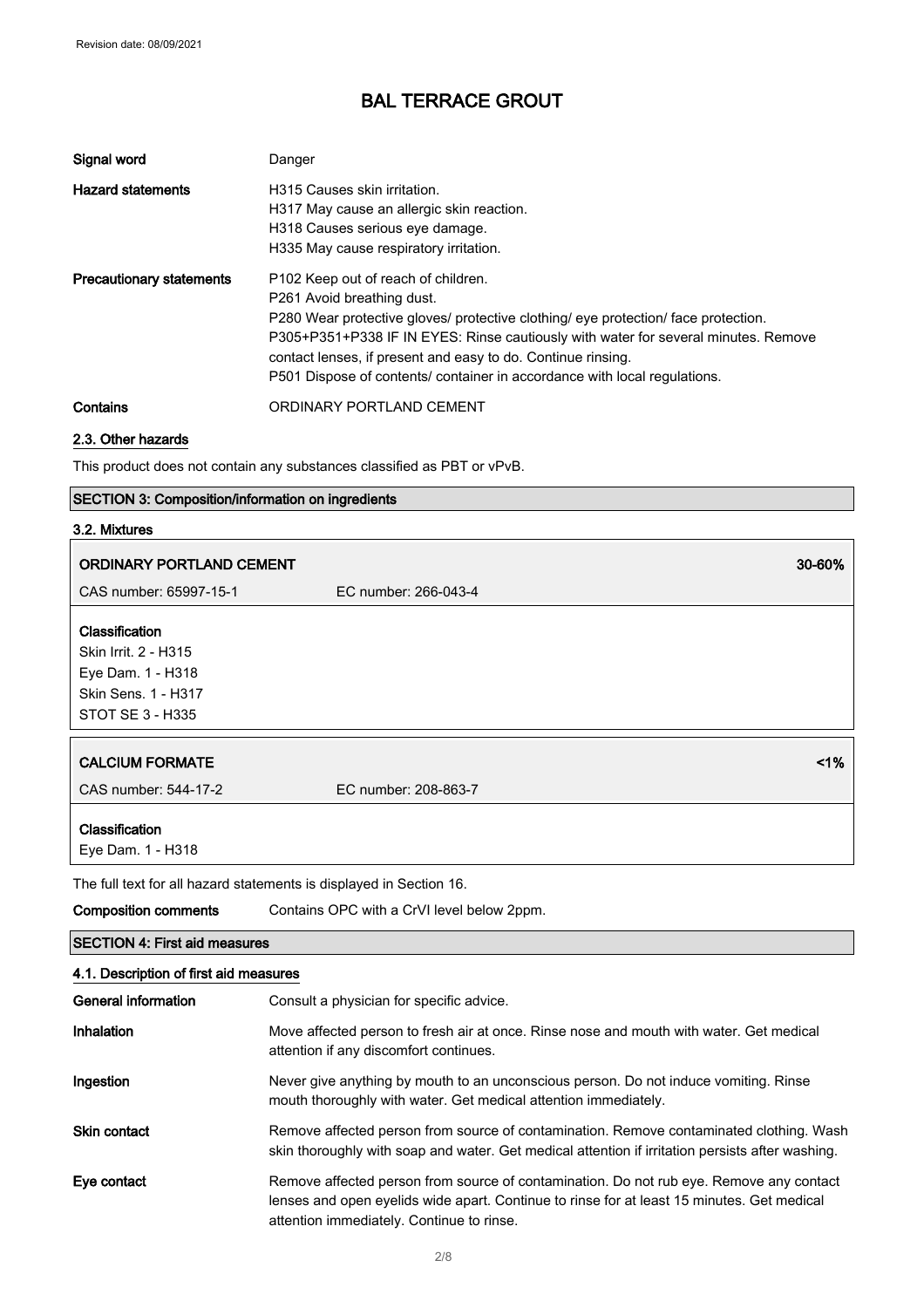#### 4.2. Most important symptoms and effects, both acute and delayed

| Inhalation                                                 | Frequent inhalation of dust over a long period of time increases the risk of developing lung<br>diseases.                                                                                                                                                                                                                                                                                                                                                                                       |
|------------------------------------------------------------|-------------------------------------------------------------------------------------------------------------------------------------------------------------------------------------------------------------------------------------------------------------------------------------------------------------------------------------------------------------------------------------------------------------------------------------------------------------------------------------------------|
| Ingestion                                                  | May cause chemical burns in mouth and throat.                                                                                                                                                                                                                                                                                                                                                                                                                                                   |
| Skin contact                                               | May cause serious chemical burns to the skin.                                                                                                                                                                                                                                                                                                                                                                                                                                                   |
| Eye contact                                                | May cause severe eye irritation. May cause blurred vision and serious eye damage.                                                                                                                                                                                                                                                                                                                                                                                                               |
|                                                            | 4.3. Indication of any immediate medical attention and special treatment needed                                                                                                                                                                                                                                                                                                                                                                                                                 |
| Notes for the doctor                                       | No specific recommendations. If in doubt, get medical attention promptly.                                                                                                                                                                                                                                                                                                                                                                                                                       |
| <b>SECTION 5: Firefighting measures</b>                    |                                                                                                                                                                                                                                                                                                                                                                                                                                                                                                 |
| 5.1. Extinguishing media                                   |                                                                                                                                                                                                                                                                                                                                                                                                                                                                                                 |
| Suitable extinguishing media                               | The product is not flammable. Use fire-extinguishing media suitable for the surrounding fire.                                                                                                                                                                                                                                                                                                                                                                                                   |
| 5.2. Special hazards arising from the substance or mixture |                                                                                                                                                                                                                                                                                                                                                                                                                                                                                                 |
| Specific hazards                                           | Protection against nuisance dust must be used when the airborne concentration exceeds 10<br>mg/m3. No unusual fire or explosion hazards noted.                                                                                                                                                                                                                                                                                                                                                  |
| <b>Hazardous combustion</b><br>products                    | Thermal decomposition or combustion may liberate carbon oxides and other toxic gases or<br>vapours. Oxides of carbon.                                                                                                                                                                                                                                                                                                                                                                           |
| 5.3. Advice for firefighters                               |                                                                                                                                                                                                                                                                                                                                                                                                                                                                                                 |
| Protective actions during<br>firefighting                  | No specific firefighting precautions known.                                                                                                                                                                                                                                                                                                                                                                                                                                                     |
| for firefighters                                           | Special protective equipment  Wear chemical protective suit.                                                                                                                                                                                                                                                                                                                                                                                                                                    |
| <b>SECTION 6: Accidental release measures</b>              |                                                                                                                                                                                                                                                                                                                                                                                                                                                                                                 |
|                                                            | 6.1. Personal precautions, protective equipment and emergency procedures                                                                                                                                                                                                                                                                                                                                                                                                                        |
|                                                            |                                                                                                                                                                                                                                                                                                                                                                                                                                                                                                 |
| <b>Personal precautions</b>                                | Wear protective clothing as described in Section 8 of this safety data sheet.                                                                                                                                                                                                                                                                                                                                                                                                                   |
| 6.2. Environmental precautions                             |                                                                                                                                                                                                                                                                                                                                                                                                                                                                                                 |
| <b>Environmental precautions</b>                           | Do not discharge into drains or watercourses or onto the ground.                                                                                                                                                                                                                                                                                                                                                                                                                                |
| 6.3. Methods and material for containment and cleaning up  |                                                                                                                                                                                                                                                                                                                                                                                                                                                                                                 |
| Methods for cleaning up                                    | Avoid contact with skin or inhalation of spillage, dust or vapour. Dampen spillage with water.<br>Absorb in vermiculite, dry sand or earth and place into containers. Avoid the spillage or runoff<br>entering drains, sewers or watercourses. Collect and place in suitable waste disposal<br>containers and seal securely. Label the containers containing waste and contaminated<br>materials and remove from the area as soon as possible. Flush contaminated area with plenty<br>of water. |
| 6.4. Reference to other sections                           |                                                                                                                                                                                                                                                                                                                                                                                                                                                                                                 |
| Reference to other sections                                | Wear protective clothing as described in Section 8 of this safety data sheet.                                                                                                                                                                                                                                                                                                                                                                                                                   |
| <b>SECTION 7: Handling and storage</b>                     |                                                                                                                                                                                                                                                                                                                                                                                                                                                                                                 |
| 7.1. Precautions for safe handling                         |                                                                                                                                                                                                                                                                                                                                                                                                                                                                                                 |
| <b>Usage precautions</b>                                   | Avoid spilling. Avoid contact with skin and eyes. Provide adequate ventilation. Avoid handling<br>which leads to dust formation.                                                                                                                                                                                                                                                                                                                                                                |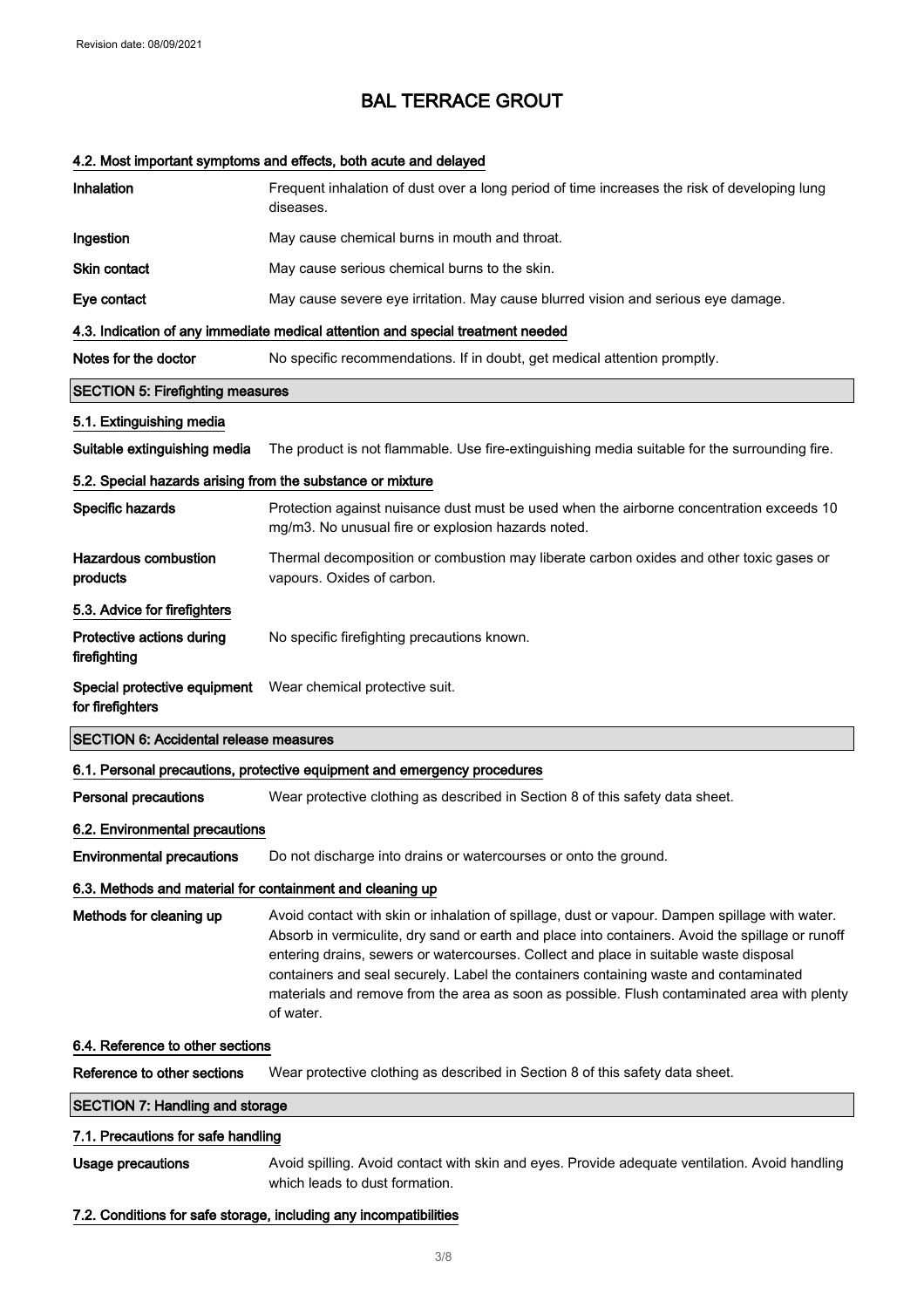Storage precautions Store in tightly-closed, original container in a dry, cool and well-ventilated place. Keep only in the original container.

#### 7.3. Specific end use(s)

Specific end use(s) The identified uses for this product are detailed in Section 1.2.

SECTION 8: Exposure controls/Personal protection

#### 8.1. Control parameters

# Occupational exposure limits

### ORDINARY PORTLAND CEMENT

Long-term exposure limit (8-hour TWA): WEL 10 mg/m<sup>3</sup> inhalable dust Long-term exposure limit (8-hour TWA): WEL 4 mg/m<sup>3</sup> respirable dust WEL = Workplace Exposure Limit.

Ingredient comments WEL = Workplace Exposure Limits

#### CALCIUM FORMATE (CAS: 544-17-2)

DNEL Workers - Dermal; Short term systemic effects: 4780 mg/kg/day Workers - Inhalation; : 337 mg/m<sup>3</sup> Workers - Dermal; Short term local effects: 16.7 mg/cm² General population - Dermal; Short term systemic effects: 2390 mg/kg/day General population - Inhalation; : 83.2 mg/m<sup>3</sup> General population - Dermal; Short term local effects: 8.3 mg/cm² General population - Oral; : 23.9 mg/kg/day

#### 8.2. Exposure controls





| Appropriate engineering<br>controls       | Provide adequate ventilation. Avoid inhalation of vapours. Observe any occupational<br>exposure limits for the product or ingredients.                                                                                                                                                                                                                             |
|-------------------------------------------|--------------------------------------------------------------------------------------------------------------------------------------------------------------------------------------------------------------------------------------------------------------------------------------------------------------------------------------------------------------------|
| Eye/face protection                       | Wear chemical splash goggles. Personal protective equipment for eye and face protection<br>should comply with European Standard EN166.                                                                                                                                                                                                                             |
| Hand protection                           | Gloves made from the following material may provide suitable chemical protection: Nitrile<br>rubber. The selected gloves should have a breakthrough time of at least >8 hours. The most<br>suitable glove should be chosen in consultation with the glove supplier/manufacturer, who can<br>provide information about the breakthrough time of the glove material. |
| Other skin and body<br>protection         | Wear appropriate clothing to prevent any possibility of skin contact.                                                                                                                                                                                                                                                                                              |
| Hygiene measures                          | Provide eyewash station. Do not smoke in work area. Wash at the end of each work shift and<br>before eating, smoking and using the toilet. Promptly remove any clothing that becomes<br>contaminated. Do not eat, drink or smoke when using this product.                                                                                                          |
| <b>Respiratory protection</b>             | If ventilation is inadequate, suitable respiratory protection must be worn. Use respiratory<br>equipment with particle filter type P2                                                                                                                                                                                                                              |
| <b>Thermal hazards</b>                    | Not applicable.                                                                                                                                                                                                                                                                                                                                                    |
| <b>Environmental exposure</b><br>controls | Avoid release to the environment.                                                                                                                                                                                                                                                                                                                                  |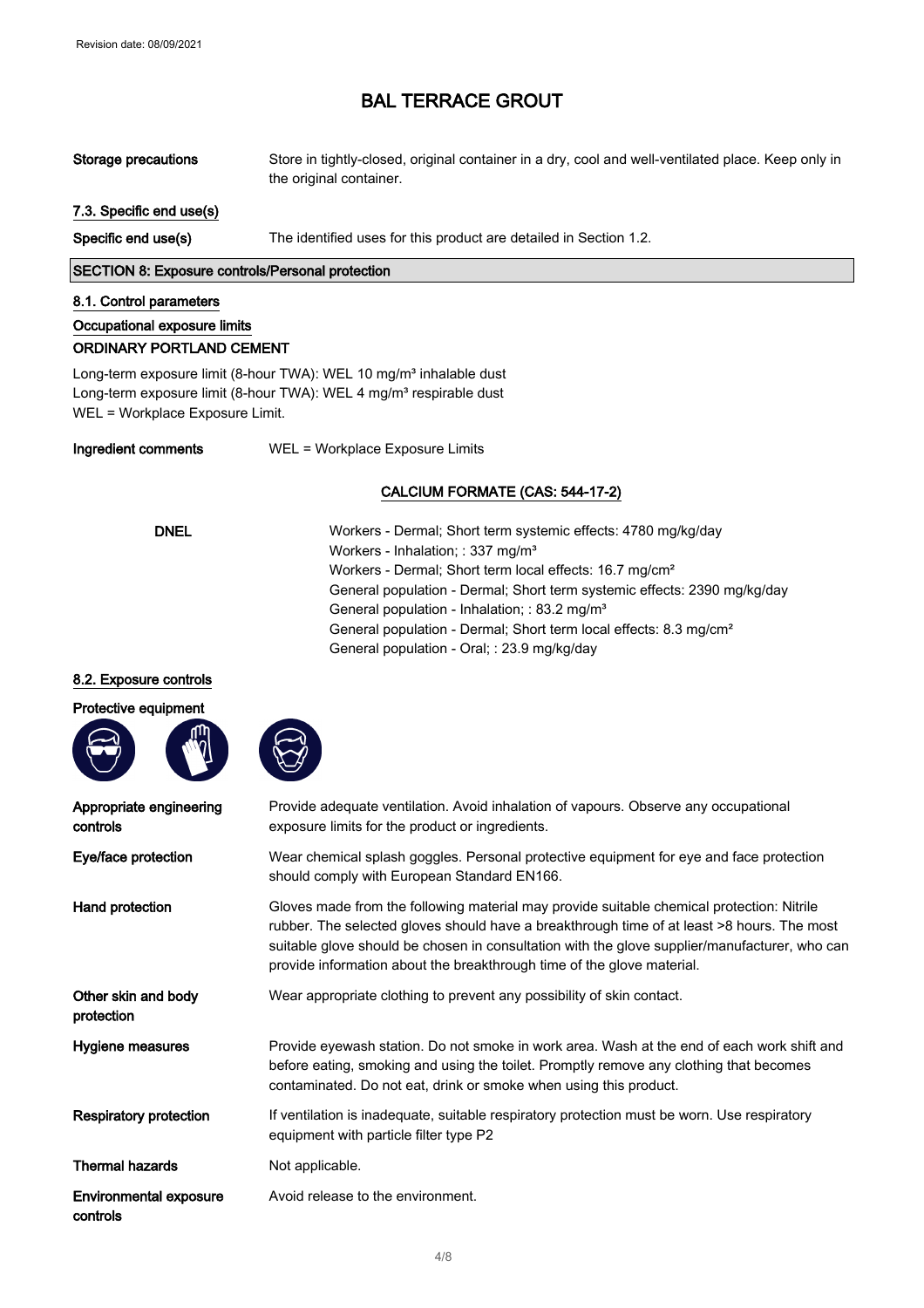| <b>SECTION 9: Physical and chemical properties</b>                   |                                                                         |
|----------------------------------------------------------------------|-------------------------------------------------------------------------|
| 9.1. Information on basic physical and chemical properties           |                                                                         |
| Appearance                                                           | Dusty powder.                                                           |
| Colour                                                               | Various colours.                                                        |
| pH                                                                   | pH (concentrated solution): 12-13                                       |
| Solubility(ies)                                                      | Slightly soluble in water.                                              |
| 9.2. Other information                                               |                                                                         |
| Other information                                                    | Not applicable.                                                         |
| <b>SECTION 10: Stability and reactivity</b>                          |                                                                         |
| 10.1. Reactivity                                                     |                                                                         |
| Reactivity                                                           | There are no known reactivity hazards associated with this product.     |
| 10.2. Chemical stability                                             |                                                                         |
| <b>Stability</b>                                                     | Stable at normal ambient temperatures.                                  |
| 10.3. Possibility of hazardous reactions                             |                                                                         |
| Possibility of hazardous<br>reactions                                | Not applicable.                                                         |
| 10.4. Conditions to avoid                                            |                                                                         |
| <b>Conditions to avoid</b>                                           | Avoid contact with acids. Water, moisture.                              |
| 10.5. Incompatible materials                                         |                                                                         |
| Materials to avoid                                                   | Strong acids. Aluminium powder                                          |
| 10.6. Hazardous decomposition products                               |                                                                         |
| Hazardous decomposition<br>products                                  | Fire creates: Carbon monoxide (CO). Carbon dioxide (CO2).               |
| <b>SECTION 11: Toxicological information</b>                         |                                                                         |
| 11.1. Information on toxicological effects                           |                                                                         |
| Skin corrosion/irritation<br>Skin corrosion/irritation               | Severe skin irritation.                                                 |
| <b>Extreme pH</b>                                                    | $\geq 11.5$                                                             |
| Serious eye damage/irritation<br>Serious eye damage/irritation       | Causes serious eye damage.                                              |
| <b>Respiratory sensitisation</b><br><b>Respiratory sensitisation</b> | Not known.                                                              |
| Skin sensitisation<br><b>Skin sensitisation</b>                      | May cause sensitisation or allergic reactions in sensitive individuals. |
| Germ cell mutagenicity                                               |                                                                         |
| Genotoxicity - in vitro                                              | Based on available data the classification criteria are not met.        |
| Genotoxicity - in vivo                                               | Based on available data the classification criteria are not met.        |
| Carcinogenicity                                                      |                                                                         |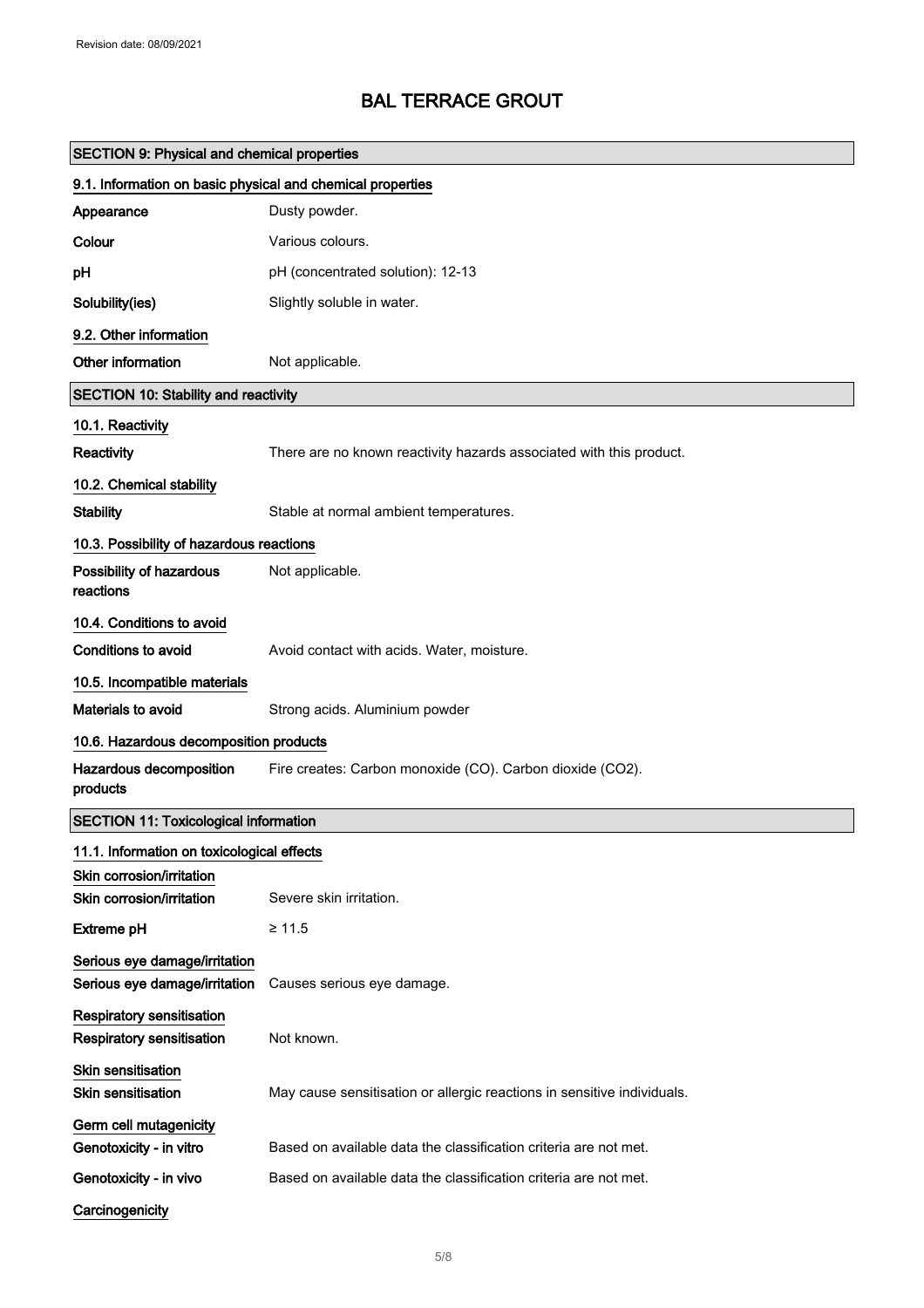| Carcinogenicity                                    | Based on available data the classification criteria are not met.                                                                                                                                                                                                          |  |
|----------------------------------------------------|---------------------------------------------------------------------------------------------------------------------------------------------------------------------------------------------------------------------------------------------------------------------------|--|
| Reproductive toxicity                              |                                                                                                                                                                                                                                                                           |  |
| Reproductive toxicity - fertility                  | Based on available data the classification criteria are not met.                                                                                                                                                                                                          |  |
| Specific target organ toxicity - single exposure   |                                                                                                                                                                                                                                                                           |  |
| STOT - single exposure                             | Based on available data the classification criteria are not met.                                                                                                                                                                                                          |  |
| Specific target organ toxicity - repeated exposure |                                                                                                                                                                                                                                                                           |  |
| STOT - repeated exposure                           | Not classified as a specific target organ toxicant after repeated exposure.                                                                                                                                                                                               |  |
| <b>Aspiration hazard</b>                           |                                                                                                                                                                                                                                                                           |  |
| <b>Aspiration hazard</b>                           | Not relevant.                                                                                                                                                                                                                                                             |  |
| Inhalation                                         | May cause respiratory system irritation. May cause damage to mucous membranes in nose,<br>throat, lungs and bronchial system. Harmful: danger of serious damage to health by prolonged<br>exposure through inhalation.                                                    |  |
| Ingestion                                          | Ingestion may cause severe irritation of the mouth, the oesophagus and the gastrointestinal<br>tract.                                                                                                                                                                     |  |
| Skin contact                                       | The product contains a small amount of sensitising substance. May cause sensitisation or<br>allergic reactions in sensitive individuals.                                                                                                                                  |  |
| Eye contact                                        | Risk of serious damage to eyes. May cause chemical eye burns.                                                                                                                                                                                                             |  |
| Acute and chronic health<br>hazards                | Repeated exposure in excess of the WEL has been linked with rhinitis and coughing. Skin<br>exposure has been linked to allergic chromium dermatitis.                                                                                                                      |  |
| <b>SECTION 12: Ecological information</b>          |                                                                                                                                                                                                                                                                           |  |
|                                                    |                                                                                                                                                                                                                                                                           |  |
| Ecotoxicity                                        | The product may affect the acidity (pH) of water which may have hazardous effects on aquatic<br>organisms.                                                                                                                                                                |  |
| 12.1. Toxicity                                     |                                                                                                                                                                                                                                                                           |  |
| <b>Toxicity</b>                                    | The product is not expected to be hazardous to the environment (LC50 aquatic toxicity rating<br>not determined). The addition of cement based product to water will, however, cause the pH<br>to rise and may, therefore, be toxic to aquatic life in some circumstances. |  |
| 12.2. Persistence and degradability                |                                                                                                                                                                                                                                                                           |  |
| Persistence and degradability                      | Not relevant. After hardening, cement presents no toxicity risks. There are no data on the<br>degradability of this product.                                                                                                                                              |  |
| 12.3. Bioaccumulative potential                    |                                                                                                                                                                                                                                                                           |  |
| <b>Bioaccumulative potential</b>                   | No data available on bioaccumulation.                                                                                                                                                                                                                                     |  |
| 12.4. Mobility in soil                             |                                                                                                                                                                                                                                                                           |  |
| <b>Mobility</b>                                    | The product is non-volatile. The product is insoluble in water and will sediment in water<br>systems.                                                                                                                                                                     |  |
| 12.5. Results of PBT and vPvB assessment           |                                                                                                                                                                                                                                                                           |  |
| Results of PBT and vPvB<br>assessment              | Not relevant.                                                                                                                                                                                                                                                             |  |
| 12.6. Other adverse effects                        |                                                                                                                                                                                                                                                                           |  |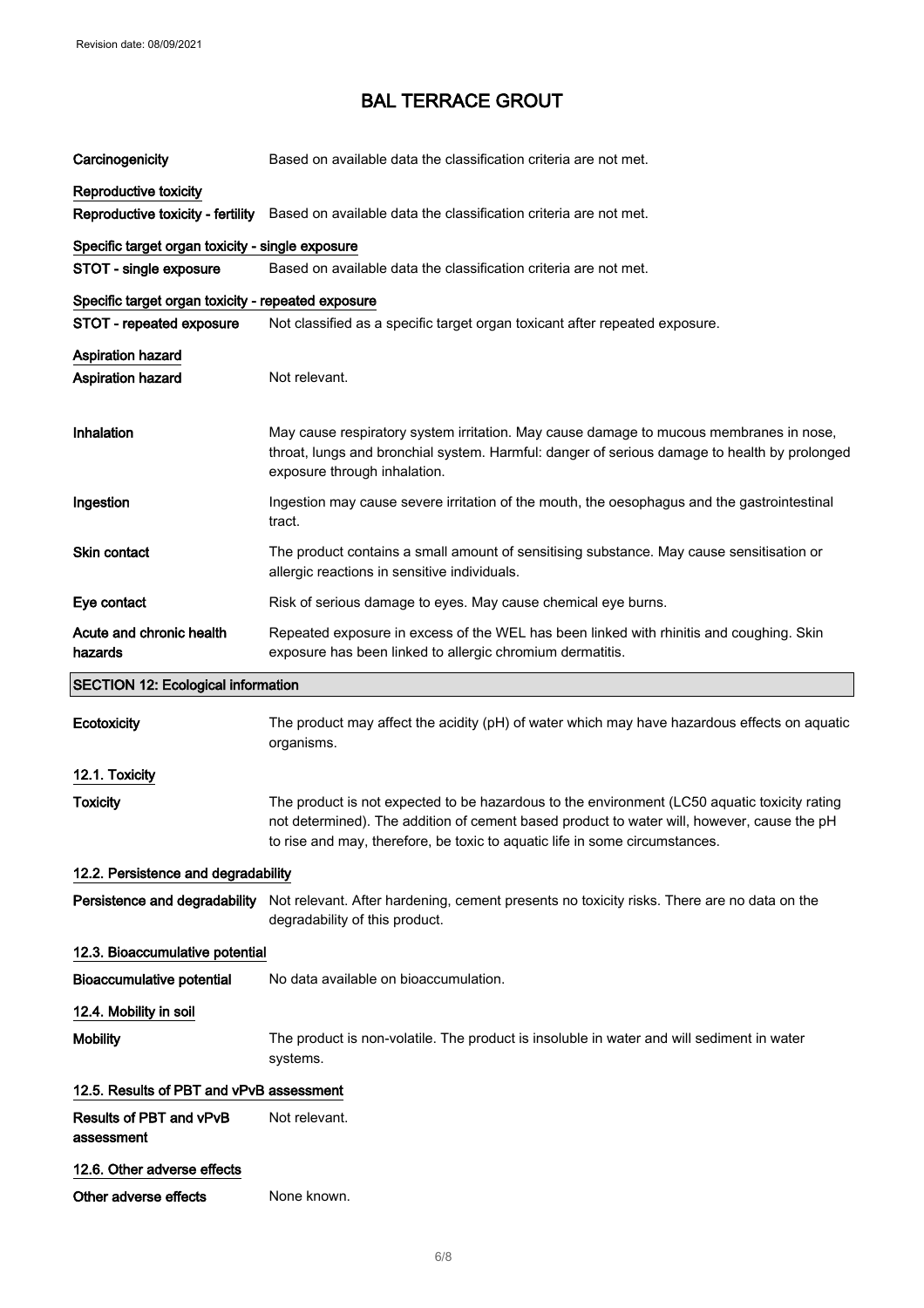#### SECTION 13: Disposal considerations

#### 13.1. Waste treatment methods

Disposal methods Dispose of waste to licensed waste disposal site in accordance with the requirements of the local Waste Disposal Authority. Product that contains >2ppm CrVI should be disposed of according to local legislation or should be treated with a reducing agent before use. Product that is within shelf life may be hydrated with water and disposed of according to local legislation. The hydrated product is not hazardous.

#### SECTION 14: Transport information

| General                                                                                        | The product is not covered by international regulations on the transport of dangerous goods<br>(IMDG, IATA, ADR/RID). |
|------------------------------------------------------------------------------------------------|-----------------------------------------------------------------------------------------------------------------------|
| Road transport notes                                                                           | Not classified.                                                                                                       |
| Rail transport notes                                                                           | Not classified.                                                                                                       |
| Sea transport notes                                                                            | Not classified.                                                                                                       |
| Air transport notes                                                                            | Not classified.                                                                                                       |
| 14.1. UN number                                                                                |                                                                                                                       |
| Not applicable.                                                                                |                                                                                                                       |
| 14.2. UN proper shipping name                                                                  |                                                                                                                       |
| Not applicable.                                                                                |                                                                                                                       |
| 14.3. Transport hazard class(es)                                                               |                                                                                                                       |
| Not applicable.                                                                                |                                                                                                                       |
| <b>Transport labels</b><br>No transport warning sign required.                                 |                                                                                                                       |
| 14.4. Packing group                                                                            |                                                                                                                       |
| Not applicable.                                                                                |                                                                                                                       |
| 14.5. Environmental hazards                                                                    |                                                                                                                       |
| Environmentally hazardous substance/marine pollutant<br>No.                                    |                                                                                                                       |
| 14.6. Special precautions for user                                                             |                                                                                                                       |
| Not applicable.                                                                                |                                                                                                                       |
|                                                                                                | 14.7. Transport in bulk according to Annex II of MARPOL and the IBC Code                                              |
| Transport in bulk according to Not applicable.<br>Annex II of MARPOL 73/78<br>and the IBC Code |                                                                                                                       |
| <b>SECTION 15: Regulatory information</b>                                                      |                                                                                                                       |

#### 15.1. Safety, health and environmental regulations/legislation specific for the substance or mixture